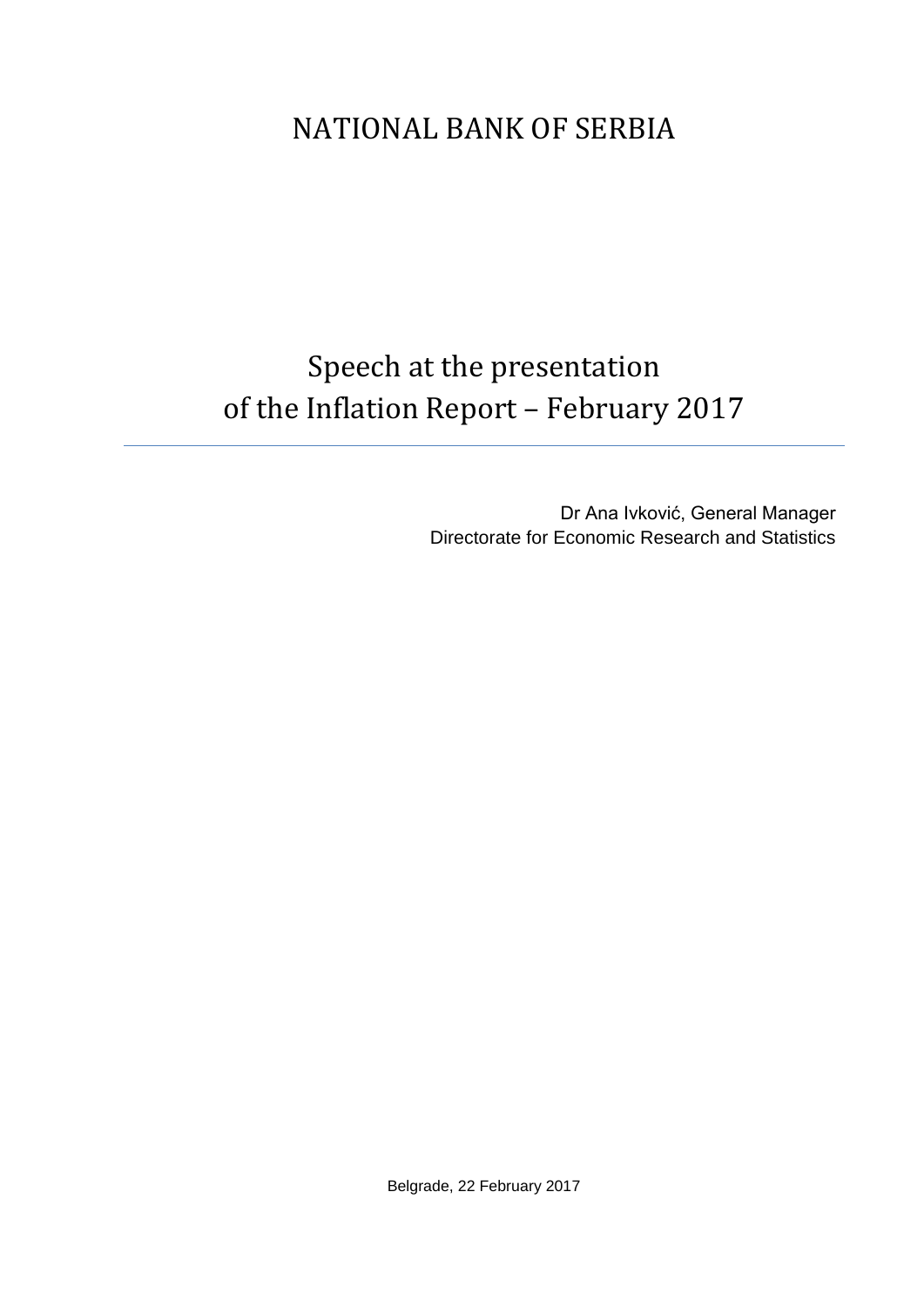Welcome to the presentation of the February *Inflation Report.* As usual, we will present key information from the *Report*, most notably information about current economic trends, new macroeconomic projections and monetary policy decisions.

Last year was marked by subdued inflationary pressures, rising economic activity and continued narrowing of internal and external imbalances. We expect these trends to continue in 2017. Consistent with the November projection, our new projection envisages that inflation should enter the new, lower target tolerance band early this year  $(3.0\% \pm 1.5$  percentage points). It should then remain relatively stable within the target band until the end of the projection horizon. We estimate that economic growth will accelerate further to around 3% this year and around 3.5% in 2018, led by investment and exports but also increasingly by household consumption.



Additionally, consistent with our expectations stated in the November *Report,* internal and external imbalances continued to narrow. The three-year objectives under the fiscal consolidation programme were achieved in 2016, a year earlier than planned. The consolidated budget deficit fell to 1.4% of GDP. This is much lower than the quantitative criterion of 2.1% of GDP set for the sixth review of the arrangement with the International Monetary Fund. As a result of the fiscal efforts made so far, the share of public debt in GDP was reduced and we expect this trend to continue in the coming years.



Source: NBS.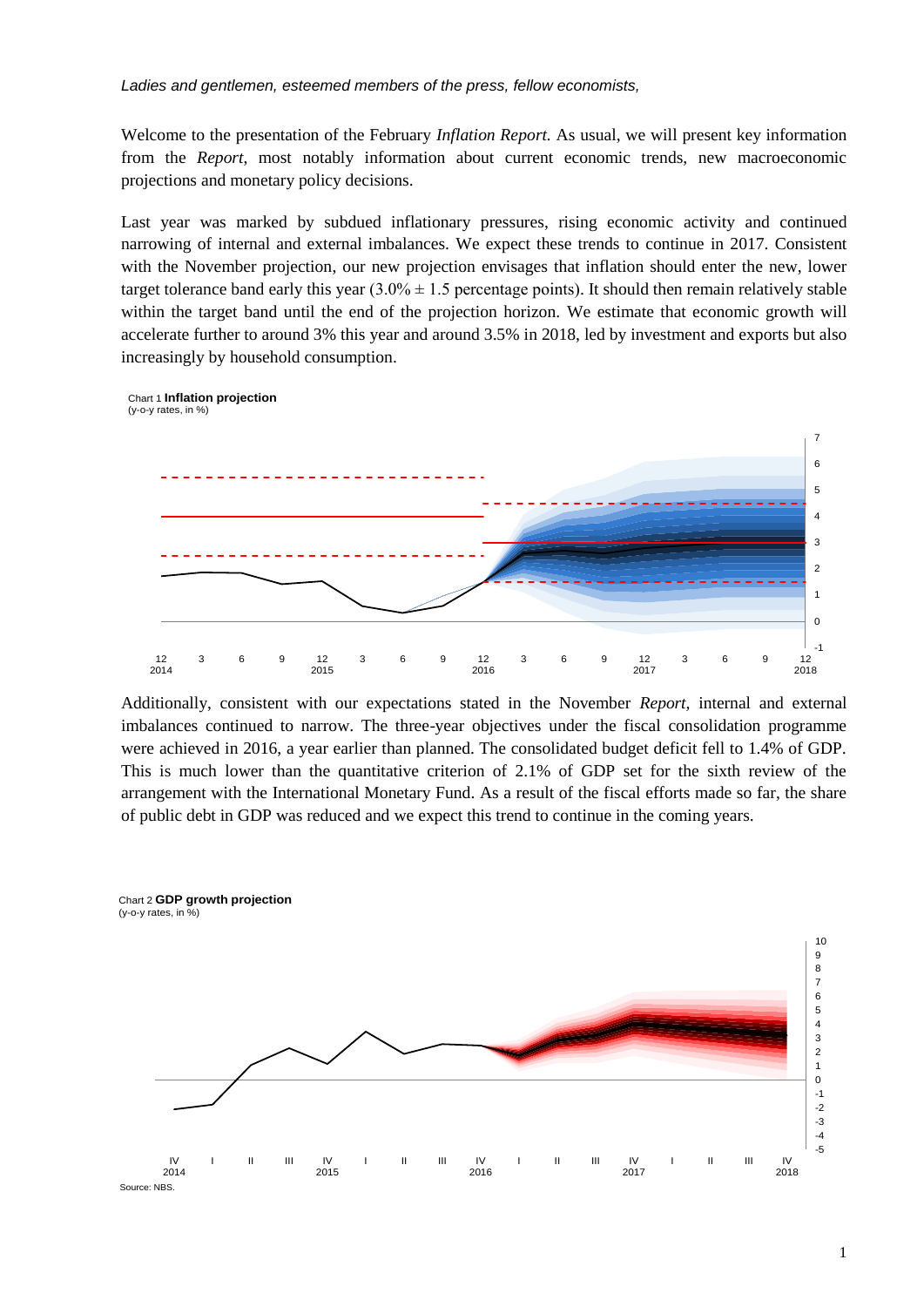With exports of goods and services growing much faster than imports in 2016, the trade deficit was 21% lower than a year earlier. As a result, the current account deficit narrowed further – from 4.7% to 4% of GDP. Foreign direct investments in Serbia exceeded their 2015 level, measuring close to EUR 1.9 bln or 5.4% of GDP. For the second year in a row, FDIs were more than sufficient to cover the current account deficit. The results achieved in terms of narrowing of external imbalances were one of the important factors contributing to the relative stability in the foreign exchange market.

\* \* \*

#### *Esteemed members of the press, fellow economists,*

Since we last met, developments in the international environment were marked by improved global economic growth prospects and recovering global oil prices, while monetary policies of leading central banks diverged further. Euro area growth prospects improved, which should have a positive impact on other countries of the region that are also Serbia's important foreign trade partners.



Global oil prices rallied over the past months, but remain volatile. They were lowest in mid-November (around USD 44 per barrel), but rose to around USD 55 per barrel in late 2016 after the largest oil producers reached agreement on production caps. Oil price movements in the period ahead will depend primarily on whether this agreement is actually put in practice. Oil futures point to marginal oil price growth this year; based on them, oil prices will measure around USD 56 per barrel in December 2017 and maintain a similar level in 2018 as well.

Next to oil prices, the prices of other primary commodities also regained ground. The announced infrastructure projects and other measures to boost the US economy and the stimulus measures in China drove up the prices of iron, copper, aluminium and other metals. Also significant for Serbia are grains prices which rose in the global market late last year, but were still lower than in 2015. According to grains futures, however, gradual growth in these prices is likely to continue in the period ahead.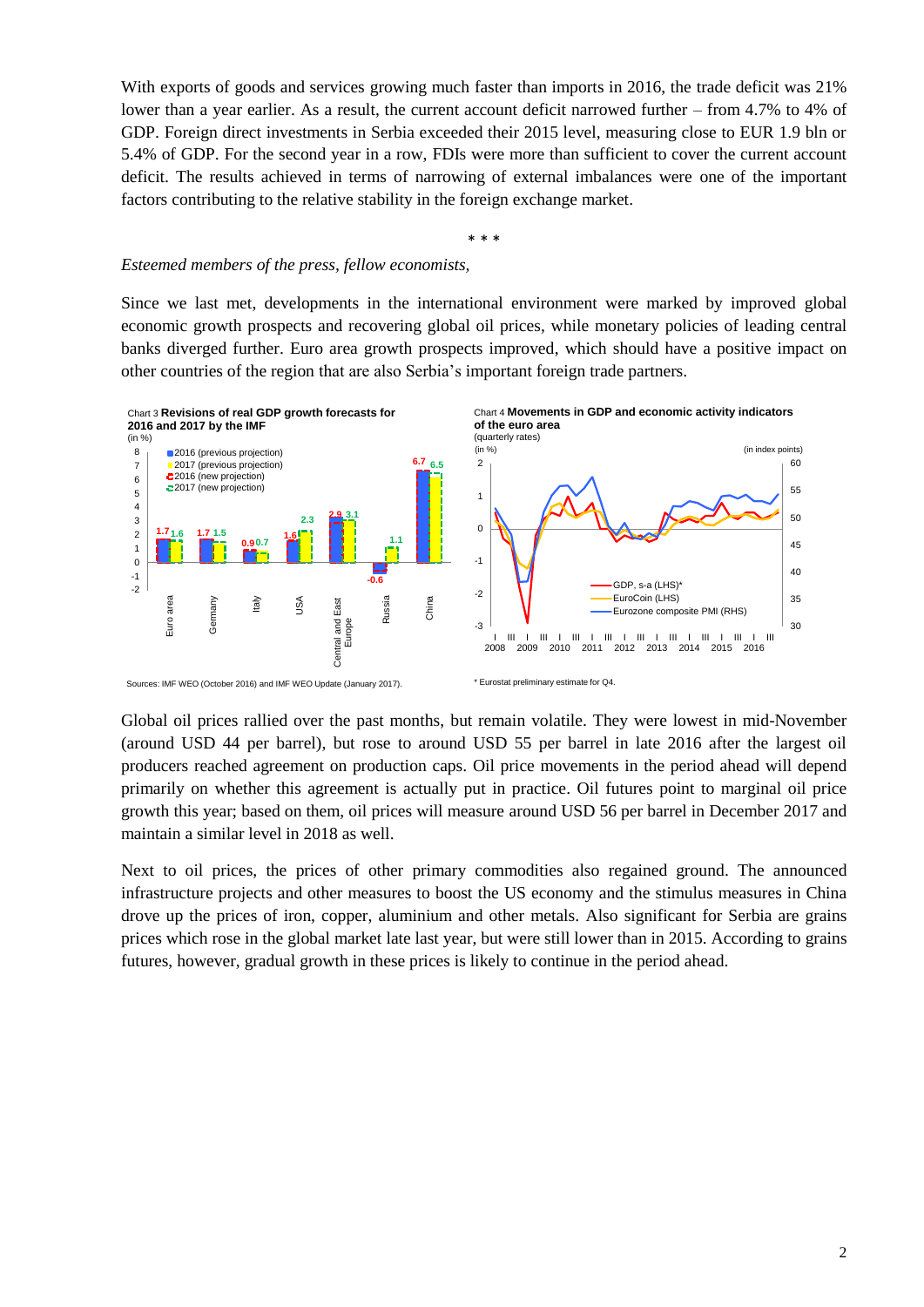

As monetary policies of leading central banks diverged further, the uncertainty regarding their impact on global capital flows increased. The Fed raised its policy rate in mid-December, for the second time in one year, signalling increased likelihood of faster-than-expected monetary policy normalisation. The ECB, on the other hand, kept its policy rate on hold, but decided in December to extend the duration of its quantitative easing programme until end-2017, while reducing its monthly purchase volume from EUR 80 bln to EUR 60 bln from April onwards.

International developments reflected on reduced portfolio investment in emerging economies, including in Serbia. Still, thanks to a sustained narrowing of external and internal imbalances, the exchange rate of the dinar was relatively stable. A contribution to exchange rate stability was also provided by the NBS through both foreign exchange purchase and sale interventions in order to prevent excessive short-term volatility of the exchange rate.

Increased likelihood that the pace of the Fed's monetary policy normalisation would be faster than initially expected led to a rise in the risk premia of emerging economies in Q4. Since late 2016, however, the risk premia of these economies have been falling. Serbia's risk premium declined to 194 basis points in mid-January, which is its lowest level since October 2007. This decline was also due to domestic factors, including most notably a further narrowing of internal and external imbalances and acceleration of economic growth. Serbia's risk premium currently stands at 214 basis points.

That Serbia's macroeconomic performances and outlook are positive was also confirmed by the IMF's decision in December on successful completion of the sixth review of the stand-by arrangement. In addition, Standard & Poor's raised Serbia's credit rating outlook in December based on the results of fiscal consolidation and implementation of structural reforms, acceleration of investment-based economic growth and narrowing of external imbalances resulting from a strong rise in exports.

The key contribution to a substantial narrowing of fiscal imbalances came from austerity measures on the expenditure side of the budget, but the contribution of income also increased in 2016 as a result of improved tax collection and faster economic growth. The consolidated budget deficit measured 1.4% of GDP, while, interest expenses excluded, a surplus of 1.8% of GDP was recorded.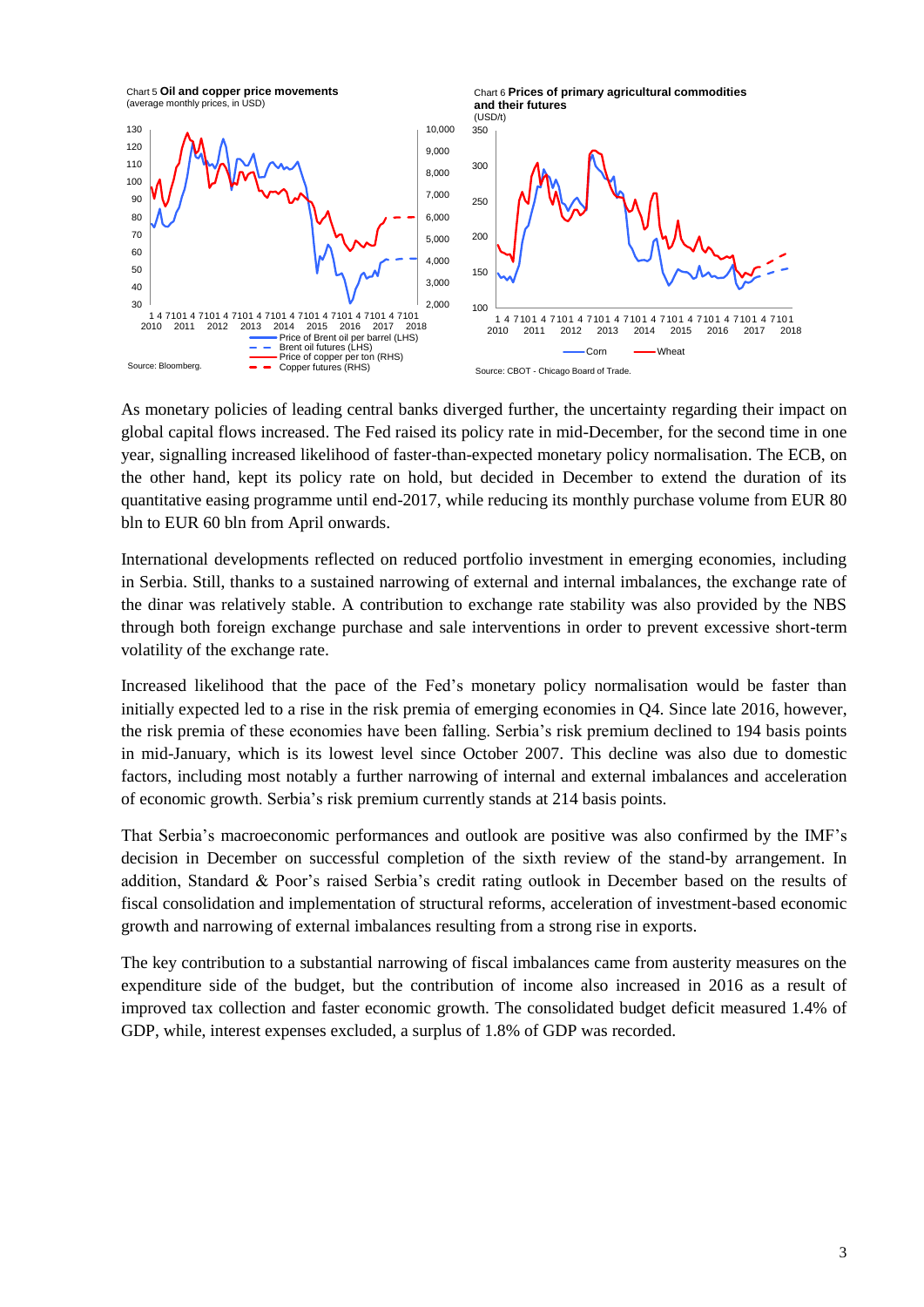





As regards economic activity, according to the preliminary estimate of the Serbian Statistical Office, gross domestic product grew by 2.5% y-o-y in Q4 2016, while its growth in 2016 as a whole is estimated at 2.7%. For an extended period of time, a positive impact on industrial activity on the supply side came from earlier investments, the still relatively low oil prices and lower costs of borrowing, while, on the demand side, industrial activity was supported by a gradual rise in domestic and external demand. Besides industry, a positive contribution also came from agriculture, thanks to an exceptional season, as well as from construction and the majority of service sectors. Based on our estimate, GDP growth was driven by investment and exports on the expenditure side. Household consumption also provided a positive contribution, mostly thanks to an improved labour market situation.

According to our estimate, economic activity will accelerate further to around 3% this and around 3.5% next year. On the expenditure side, this year's growth will continue to be led by investment and exports based on continued implementation of infrastructure projects and an improved investment ambience. A positive contribution is also expected from final consumption, mostly due to the anticipated rise in employment and private sector wages. GDP growth in 2018 will be supported by domestic demand, i.e. investment and consumption, and the contribution of net exports will remain positive thanks to relatively high export growth rates.



Past monetary easing, further narrowing of internal and external imbalances and increased interbank competition continued to reflect positively on the cost of borrowing for the private sector. Average rates on dinar loans to corporates and households each decreased in Q4 by 0.5 percentage points, to 5.4% and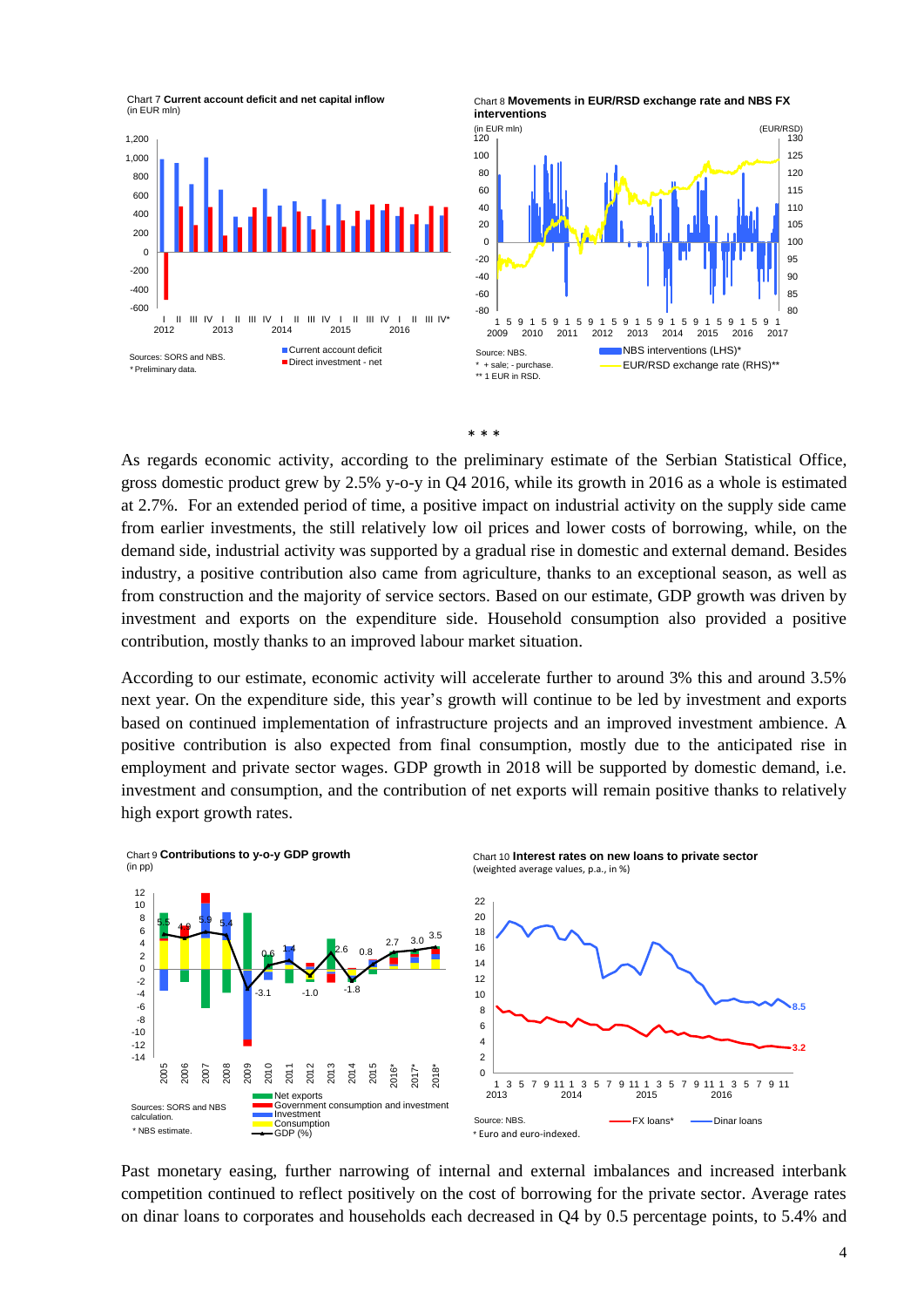10.8%, respectively. Lower costs of borrowing for the private sector were also supported by low interest rates abroad and increased interbank competition – average interest rates on euro-indexed loans to corporates and households each decreased by 0.3 percentage points, to 3.1% and 4.4%, respectively. Along with the acceleration of economic activity, favourable interest rates contributed to a rise in lending activity which measured 1.9% y-o-y in December.

\* \* \*

Inflationary pressures remain subdued. Year-on-year inflation increased in Q4 to 1.6% in December, as a result of the low base effect, and higher electricity and petroleum product prices. Looking at domestic factors, the key contributors to weak inflationary pressures were the effects of fiscal consolidation, relative stability of the exchange rate, low inflation expectations, and successful agricultural season. While global oil prices regained some ground, encouraging a modest inflation rise in the euro area, the impact of prices from the international environment stayed relatively weak.



Quarter-on-quarter, prices grew by 0.5% due to an increase in prices of electricity and petroleum products and the seasonal rise in prices of travel packages, clothes and footwear. Lower prices of unprocessed food worked in the opposite direction.

### *Under our central projection, y-o-y inflation will enter the target tolerance band in early 2017 (3.0*  $\pm$ *1.5%), and should remain relatively stable therein until the end of the projection horizon.*

Such inflation movements will primarily reflect the low base effect from fruit and vegetable prices, gradual increase in aggregate demand at home and inflation abroad, while low costs of inputs in food production, and the high base for petroleum product prices from March onwards, will continue to hold inflation back for a period of time.